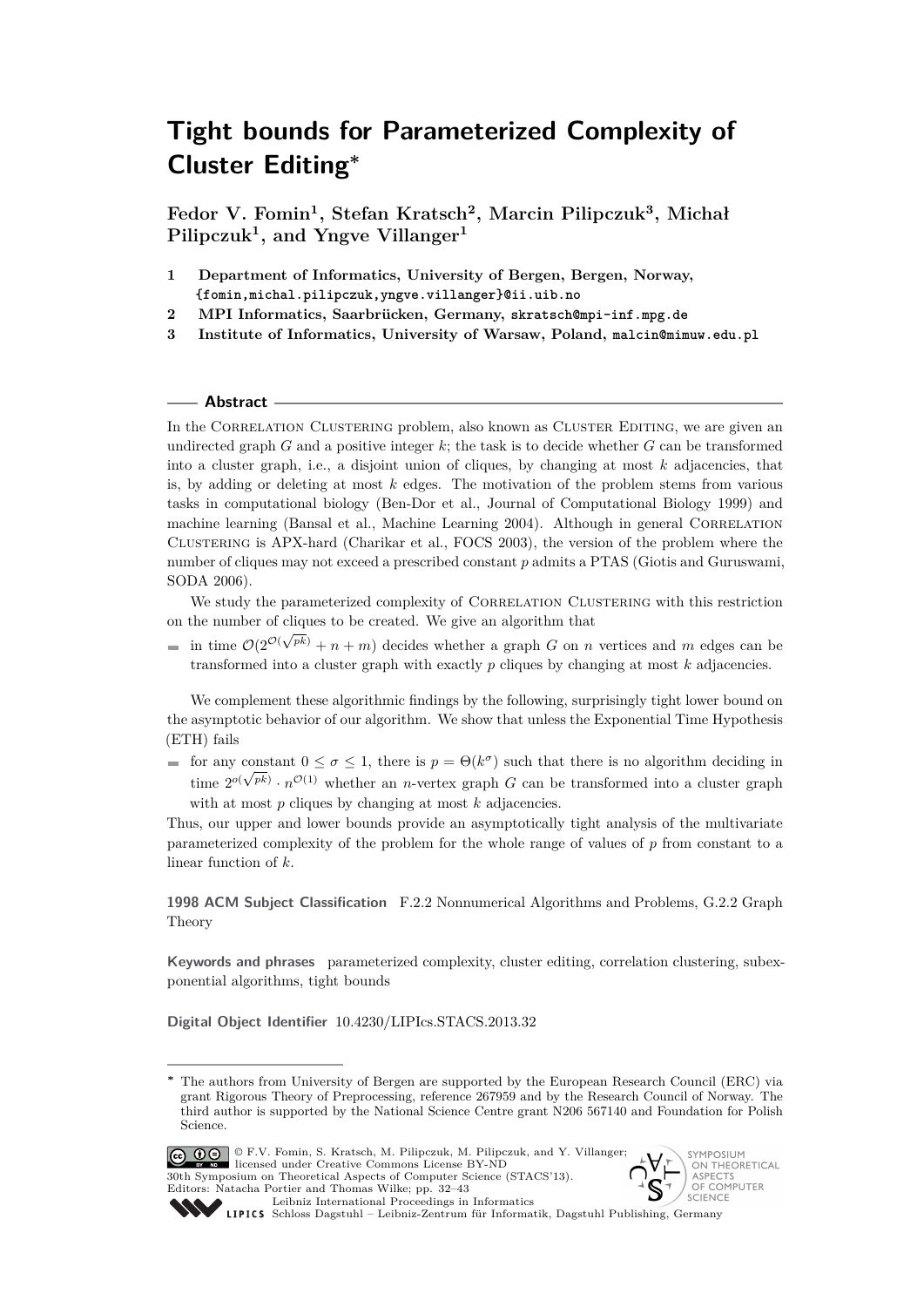# **1 Introduction**

*Correlation clustering*, also known as *clustering with qualitative information* or *cluster editing*, is the problem to cluster objects based only on the qualitative information concerning similarity between pairs of them. For every pair of objects we have a binary indication whether they are similar or not. The task is to find a partition of the objects into clusters minimizing the number of similarities between different clusters and non-similarities inside of clusters. The problem was introduced by Ben-Dor, Shamir, and Yakhini [\[6\]](#page-10-0) motivated by problems from computational biology, and, independently, by Bansal, Blum, and Chawla [\[5\]](#page-10-1), motivated by machine learning problems concerning document clustering according to similarities. The correlation version of clustering was studied intensively, including [\[1,](#page-10-2) [3,](#page-10-3) [4,](#page-10-4) [13,](#page-10-5) [14,](#page-10-6) [24,](#page-11-1) [34\]](#page-11-2).

The graph-theoretic formulation of the problem is the following. A graph *K* is a *cluster graph* if every connected component of *K* is a complete graph. Let  $G = (V, E)$  be a graph; then  $F \subseteq V \times V$  is called a *cluster editing set* for *G* if  $G \triangle F = (V, E \triangle F)$  is a cluster graph. Here  $E\Delta F$  is the symmetric difference between *E* and *F*. In the optimization version of the problem the task is to find a cluster editing set of minimum size. Constant factor approximation algorithms for this problem were obtained in  $[1, 5, 13]$  $[1, 5, 13]$  $[1, 5, 13]$  $[1, 5, 13]$  $[1, 5, 13]$ . On the negative side, the problem is known to be NP-complete [\[34\]](#page-11-2) and, as was shown by Charikar, Guruswami, and Wirth [\[13\]](#page-10-5), also APX-hard.

Giotis and Guruswami [\[24\]](#page-11-1) initiated the study of clustering when the maximum number of clusters that we are allowed to use is stipulated to be a fixed constant *p*. As observed by them, this type of clustering is well-motivated in settings where the number of clusters might be an external constraint that has to be met. It appeared that *p*-clustering variants posed new and non-trivial challenges. In particular, in spite of the APX-hardness of the general case, Giotis and Guruswami [\[24\]](#page-11-1) gave a PTAS for this version of the problem.

A cluster graph *G* is called a *p-cluster graph* if it has exactly *p* connected components or, equivalently, if it is a disjoint union of exactly *p* cliques. Similarly, a set *F* is a *p-cluster editing set* of *G*, if  $G \triangle F$  is a *p*-cluster graph. In parameterized complexity, correlation clustering and its restriction to bounded number of clusters were studied under the names Cluster Editing and *p*-Cluster Editing, respectively.

| <b>CLUSTER EDITING</b>                                            | Parameter: $k$ .     |
|-------------------------------------------------------------------|----------------------|
| Input: A graph $G = (V, E)$ and a non-negative integer k.         |                      |
| Question: Is there a cluster editing set for G of size at most k? |                      |
|                                                                   |                      |
| $p$ -Cluster Editing                                              | Parameters: $p, k$ . |
| Input: A graph $G = (V, E)$ and non-negative integers p and k.    |                      |

The parameterized version of CLUSTER EDITING, and variants of it, were studied intens-ively [\[7,](#page-10-7) [8,](#page-10-8) [9,](#page-10-9) [10,](#page-10-10) [11,](#page-10-11) [16,](#page-11-3) [20,](#page-11-4) [25,](#page-11-5) [27,](#page-11-6) [28,](#page-11-7) [31,](#page-11-8) [33\]](#page-11-9). The problem is solvable in time  $\mathcal{O}(1.62^k+n+m)$ [\[7\]](#page-10-7) and it has a kernel with 2*k* vertices [\[12,](#page-10-12) [15\]](#page-10-13) (see Section [2](#page-3-0) for the definition of a kernel). Shamir et al. [\[34\]](#page-11-2) showed that *p*-CLUSTER EDITING is NP-complete for every fixed  $p \geq 2$ . kernel with  $(p+2)k + p$  vertices was given by Guo [\[26\]](#page-11-10).

Question: Is there a *p*-cluster editing set for *G* of size at most *k*?

#### **Our results**

We study the impact of the interaction between *p* and *k* on the parameterized complexity of *p*-CLUSTER EDITING. Our main algorithmic result is the following.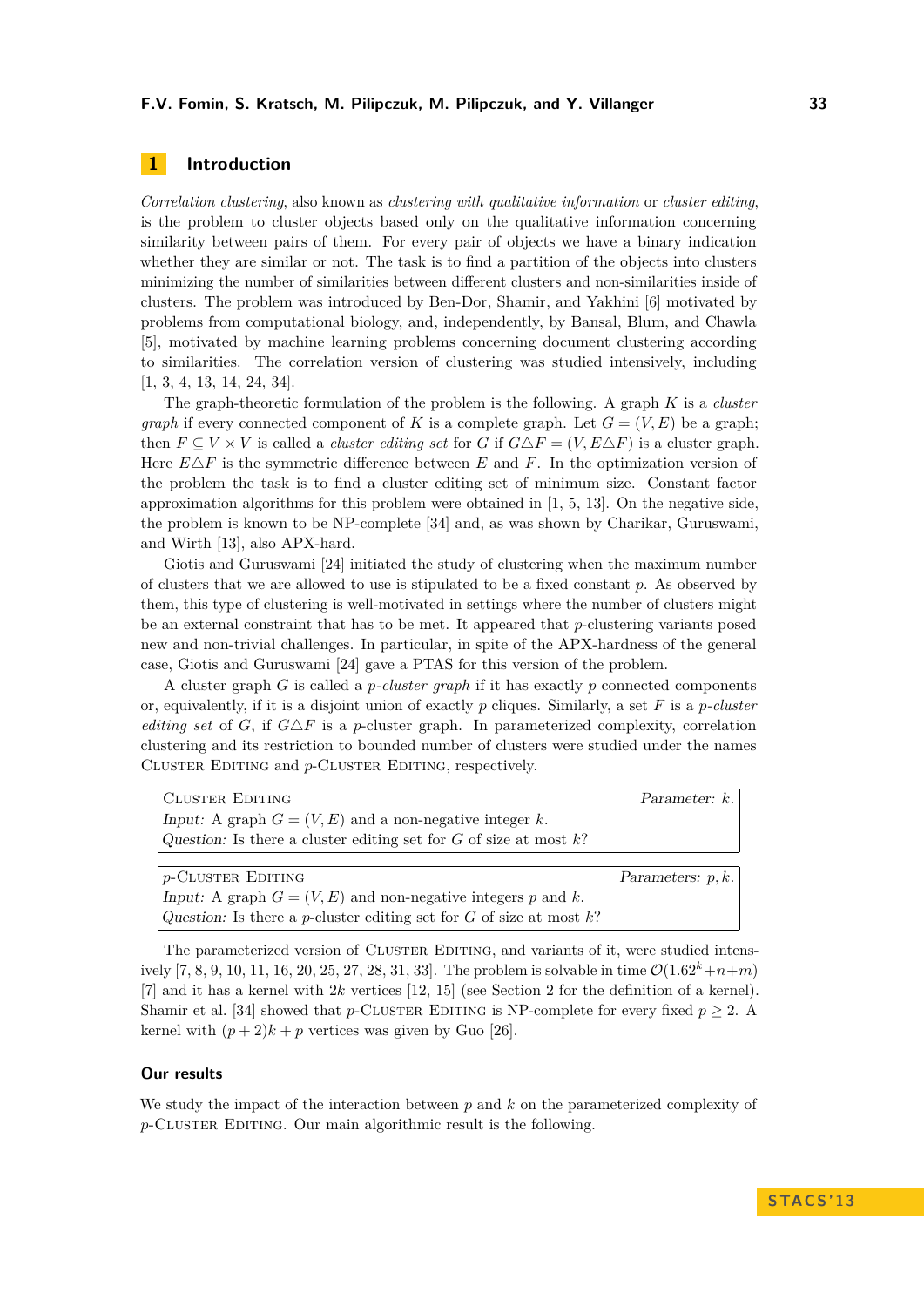#### <span id="page-2-0"></span>**Theorem 1.** *p*-CLUSTER EDITING *is solvable in time*  $O(2^{\mathcal{O}(n)})$ √  $p^{(p)} + m + n$ .

It is straightforward to modify our algorithm to work also in the following variants of the problem, where each edge and non-edge is assigned some edition cost: either *(i)* all costs are at least one and *k* is the bound on the maximum total cost of the solution, or *(ii)* we ask for a set of at most k edits of minimum cost. Let us also remark that, by Theorem [1,](#page-2-0) if  $p = o(k)$ then *p*-CLUSTER EDITING can be solved in  $2^{o(k)}n^{\mathcal{O}(1)}$  time, and thus it belongs to complexity class SUBEPT defined by Flum and Grohe [\[21,](#page-11-11) Chapter 16]. Until very recently, the only problems known to be in the class SUBEPT were the problems with additional constraints on the input, like being a planar, *H*-minor-free, or tournament graph [\[2,](#page-10-14) [17\]](#page-11-12). However, recent algorithmic developments indicate that the structure of the class SUBEPT is much more interesting than expected. It appears that some parameterized problems related to chordal graphs, like Minimum Fill-in or Chordal Graph Sandwich, are also in SUBEPT [\[23\]](#page-11-13).

We would like to remark that  $p$ -CLUSTER EDITING can be also solved in worse time complexity  $\mathcal{O}((pk)^{\mathcal{O}(\sqrt{pk}}) + m + n)$  using simple guessing arguments. One such algorithm is based on the following observation: Suppose that, for some integer  $r$ , we know at least  $2r + 1$ vertices from each cluster. Then, if an unassigned vertex has at most *r* incident modifications, we know precisely to which cluster it belongs: it is adjacent to at least  $r + 1$  vertices already assigned to its cluster and at most *r* assigned to any other cluster. On the other hand, there are at most  $2k/r$  vertices with more than r incident modifications. Thus (i) guessing  $2r + 1$ vertices from each cluster (or all of them, if there are less than  $2r + 1$ ), and (ii) guessing all vertices with more than *r* incident modifications, together with their alignment to clusters, results in at most  $n^{(2r+1)p}n^{2k/r}p^{2k/r}$  subcases. By pipelining it with the kernelization of Guo [\[26\]](#page-11-10) and with simple reduction rules that ensure  $p \leq 6k$  (see Section [3.1](#page-4-0) for details), we obtain the claimed time complexity for  $r \sim \sqrt{k/p}$ .

An approach via *chromatic coding*, introduced by Alon et al. [\[2\]](#page-10-14), also leads to an algorithm with running time  $O(2^{O(p\sqrt{k}\log p)} + n + m)$ . However, one needs to develop new concepts to construct an algorithm for *p*-CLUSTER EDITING with complexity bound as promised in Theorem [1,](#page-2-0) and thus obtain a subexponential complexity for every sublinear  $\overline{p}$ .

The crucial observation is that a *p*-cluster graph, for  $p = \mathcal{O}(k)$ , has  $2^{\mathcal{O}(\sqrt{pk})}$  edge cuts of size at most *k* (henceforth called *k*-cuts). As in a YES-instance to the *p*-CLUSTER EDITING problem each *k*-cut is a 2*k*-cut of a *p*-cluster graph, we infer a similar bound on the number of cuts if we are dealing with a YES-instance. This allows us to use dynamic programming over the set of  $k$ -cuts. Pipelining this approach with a kernelization algorithm for  $p$ -CLUSTER Editing proves Theorem [1.](#page-2-0)

A new and active direction in parameterized complexity is the pursuit of asymptotically tight bounds on the complexity of problems. In several cases, it is possible to obtain a complete analysis by providing matching lower (complexity) and upper (algorithmic) bounds. We refer to the recent survey of Marx [\[32\]](#page-11-14), where recent developments in the area are discussed, and the "optimality program" is announced among the main future research directions in parameterized complexity. The most widely used complexity assumption for such tight lower bounds is the *Exponential Time Hypothesis (ETH)*, which posits that no subexponential-time algorithms for *k*-CNF-SAT or CNF-SAT exist [\[29\]](#page-11-15).

Following this direction, we complement Theorem [1](#page-2-0) with two lower bounds. Our first, main lower bound is based on the following technical Theorem [2,](#page-3-1) which shows that the exponential time dependence of our algorithm is asymptotically tight for any choice of parameters p and k, where  $p = \mathcal{O}(k)$ . As one can provide polynomial-time reduction rules that ensure that  $p \leq 6k$  (see Section [3.1](#page-4-0) for details), this provides a full and tight picture of the multivariate parameterized complexity of p-CLUSTER EDITING: we have asymptotically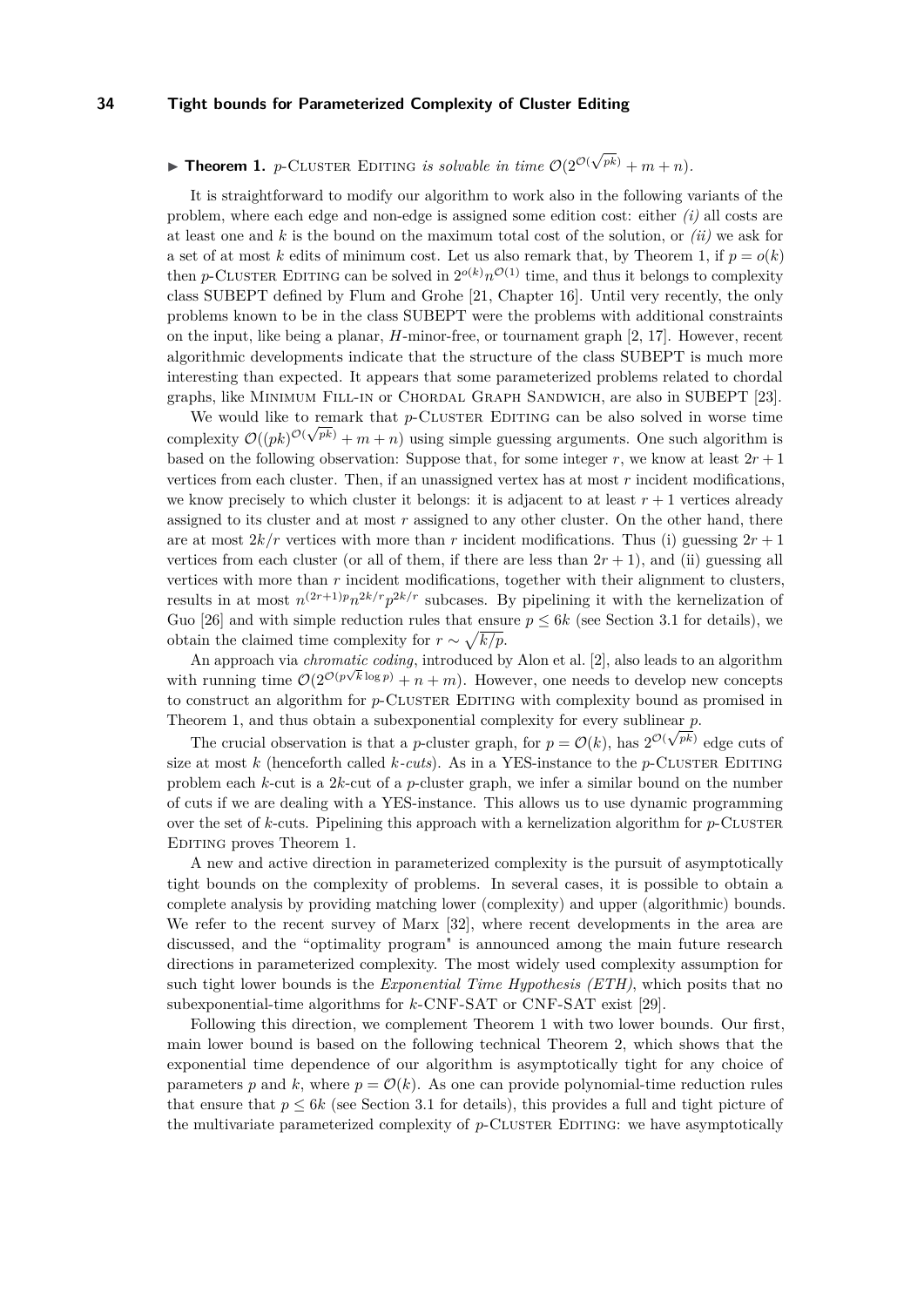matching upper and lower bounds on the whole interval between *p* being a constant and linear in *k*. To the best of our knowledge, this is the first fully multivariate and tight complexity analysis of a parameterized problem.

<span id="page-3-1"></span>**Figure 12.** For any  $\varepsilon > 0$  there is  $\delta > 0$  and a polynomial-time algorithm that, given *positive integers p and k and a* 3*-CNF-SAT formula* Φ *with n variables and m clauses, such* √ *that*  $k, n \geq \varepsilon p$  *and*  $n, m \leq \sqrt{pk}/\varepsilon$ , computes a graph *G* and integer  $k'$ , such that  $k' \leq \delta k$ ,  $|V(G)| \leq \delta \sqrt{pk}$ , and

- $\blacksquare$  *if*  $\Phi$  *is satisfiable then there is a 6p-cluster graph*  $G_0$  *with*  $V(G) = V(G_0)$  *and such that*  $|E(G) \triangle E(G_0)| \leq k'$ ;
- if there exists a p'-cluster graph  $G_0$  with  $p' \leq 6p$ ,  $V(G) = V(G_0)$  and  $|E(G) \triangle E(G_0)| \leq k'$ , *then* Φ *is satisfiable.*

As the statement of Theorem [2](#page-3-1) may look technical, we gather its two main consequences in Corollaries [3](#page-3-2) and [4.](#page-3-3) We state both corollaries in terms of an easier  $p_{\leq}$ -CLUSTER EDITING problem, where the number of clusters has to be at most *p* instead of precisely equal to *p*. Clearly, this version can be solved by an algorithm for *p*-CLUSTER EDITING with an additional *p* overhead in time complexity by trying all possible  $p' \leq p$ , so the lower bound holds also for harder *p*-CLUSTER EDITING; however, we are not aware of any reduction in the opposite direction. In both corollaries we use the fact that existence of a subexponential, in both the number of variables and clauses, algorithm for verifying satisfiability of 3-CNF-SAT formulas would violate ETH [\[29\]](#page-11-15).

<span id="page-3-2"></span> $\blacktriangleright$  **Corollary 3** ( $\spadesuit$ <sup>[1](#page-3-4)</sup>). *Unless ETH fails, for every* 0 ≤ σ ≤ 1*, there is*  $p = \Theta(k^{\sigma})$  *such that*  $p_{\leq}$ -Cluster Editing *is not solvable in time*  $2^{o(\sqrt{pk})}|V(G)|^{\mathcal{O}(1)}$ .

<span id="page-3-3"></span>► **Corollary 4 (♦).** *Unless ETH fails, for every constant*  $p \geq 6$ *, there is no algorithm solving*  $p_{\le}$ -Cluster Editing *in time*  $2^{o(\sqrt{k})}|V(G)|^{\mathcal{O}(1)}$  *or*  $2^{o(|V(G)|)}$ .

Note that Theorem [2](#page-3-1) and Corollary [3](#page-3-2) do not rule out possibility that the general CLUSTER Editing is solvable in subexponential time. Our second, complementary lower bound shows that when the number of clusters is not constrained, then the problem cannot be solved in subexponential time unless ETH fails. This disproves the conjecture of Cao and Chen [\[12\]](#page-10-12). We note that Theorem [5](#page-3-5) was independently obtained by Komusiewicz in his PhD thesis [\[30\]](#page-11-16).

<span id="page-3-5"></span>▶ **Theorem 5 (♦).** *Unless ETH fails,* CLUSTER EDITING *cannot be solved in time*  $2^{o(k)}n^{O(1)}$ *.* 

Clearly, by Theorem [1,](#page-2-0) the reduction of Theorem [5](#page-3-5) must produce an instance where the number of clusters in any solution, if there exists any, is  $\Omega(k)$ . Therefore, intuitively the hard instances of CLUSTER EDITING are those where every cluster needs just a constant number of adjacent editions to be extracted.

# <span id="page-3-0"></span>**2 Preliminaries**

We use *n* to denote the number of vertices and *m* the number of edges in the input graph *G*. For graphs *G*, *H* with  $V(G) = V(H)$ , by  $H(G, H)$  we denote the number of edge modifications needed to obtain *H* from *G*, i.e.,  $\mathcal{H}(G, H) = |E(G) \triangle E(H)|$ . By  $E(X, Y)$  we denote the set of edges having one endpoint in *X* and second in *Y* .

<span id="page-3-4"></span><sup>1</sup> Due to space constraints, the proofs of all statements marked with ♠ are omitted. The full version of this paper is available at http://arxiv.org/abs/1112.4419.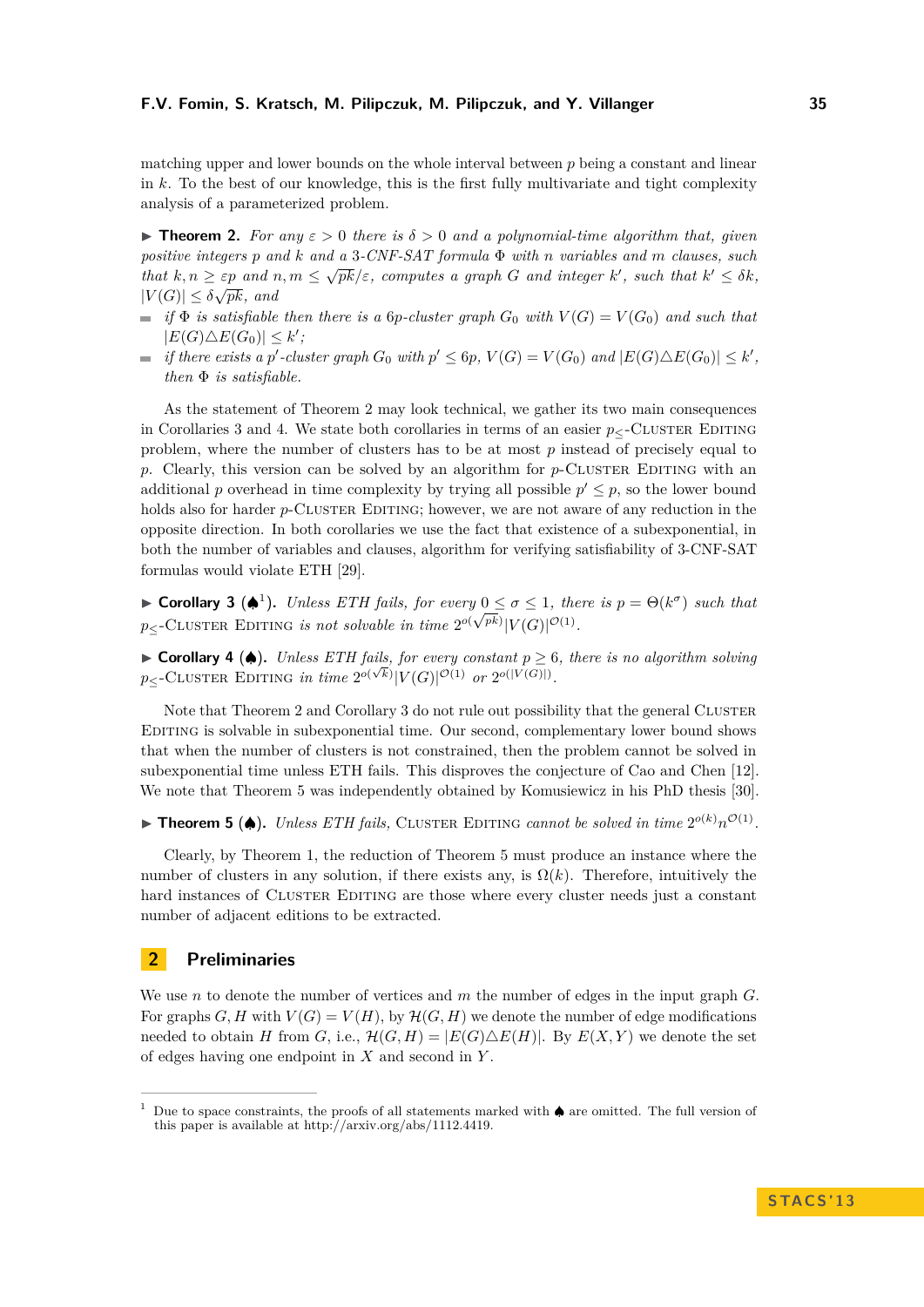A parameterized problem  $\Pi$  is a subset of  $\Gamma^* \times \mathbb{N}$  for some finite alphabet  $\Gamma$ . An instance of a parameterized problem consists of  $(x, k)$ , where k is called the parameter. A central notion in parameterized complexity is *fixed-parameter tractability (FPT)* which means, for a given instance  $(x, k)$ , solvability in time  $f(k) \cdot p(|x|)$ , where f is an arbitrary computable function of *k* and *p* is a polynomial in the input size. We refer to the book of Downey and Fellows [\[19\]](#page-11-17) for further reading on parameterized complexity.

A *kernelization algorithm* for a parameterized problem  $\Pi \subseteq \Gamma^* \times \mathbb{N}$  is an algorithm that given  $(x, k) \in \Gamma^* \times \mathbb{N}$  outputs in time polynomial in  $|x| + k$  a pair  $(x', k') \in \Gamma^* \times \mathbb{N}$ , called a *kernel* such that  $(x, k) \in \Pi$  if and only if  $(x', k') \in \Pi$ ,  $|x'| \le g(k)$ , and  $k' \le k$ , where g is some computable function.

We also need the following result of Guo [\[26\]](#page-11-10).

<span id="page-4-1"></span>**Proposition 6 ([\[26\]](#page-11-10)).** *p*-CLUSTER EDITING admits a kernel with  $(p+2)k + p$  vertices. The running time of the kernelization algorithm is  $\mathcal{O}(n+m)$ , where *n* is the number of vertices and *m* the number of edges in the input graph *G*.

# **3 A subexponential algorithm for** *p***-Cluster Editing**

In this section we prove Theorem [1,](#page-2-0) that is, we show a  $\mathcal{O}(2^{\mathcal{O}(n)})$ √  $(p^k) + n + m$ -time algorithm for *p*-CLUSTER EDITING.

## <span id="page-4-0"></span>**3.1 Reduction for large** *p*

The first step of our algorithm is an application of the kernelization algorithm by Guo [\[26\]](#page-11-10) (Proposition [6\)](#page-4-1) followed by some additional preprocessing rules that ensure that  $p \leq 6k$ . These additional rules are encapsulated in the following technical lemma.

<span id="page-4-2"></span>**Lemma 7** ( $\spadesuit$ ). There exists a polynomial time algorithm that, given an instance  $(G, p, k)$ *of*  $p$ -CLUSTER EDITING, outputs an equivalent instance  $(G', p', k)$ , where  $G'$  is an induced subgraph of  $G$  and  $p' \leq 6k$ .

The key idea behind Lemma [7](#page-4-2) is the observation that if  $p > 2k$ , then at least  $p - 2k$ clusters in the final cluster graph cannot be touched by the solution, hence they must have been present as isolated cliques already in the beginning. Hence, if *p >* 6*k* then we have to already see  $p - 2k > 4k$  isolated cliques; otherwise, we may safely provide a negative answer. Although these cliques may be still merged (to decrease the number of clusters) or split (to increase the number of clusters), we can apply greedy arguments to identify a clique that may be safely assumed to be untouched by the solution. Hence we can remove it from the graph and decrement *p* by one. Although the greedy arguments seem very intuitive, their formal proofs turn out to be somewhat technical.

#### **3.2 Small cuts**

We now proceed to the algorithm itself. Let us introduce the key notion.

**Definition 8.** Let  $G = (V, E)$  be an undirected graph. A partition  $(V_1, V_2)$  of V is called a *k*-*cut* of *G* if  $|E(V_1, V_2)| \leq k$ .

 $\blacktriangleright$  **Lemma 9.** *k*-cuts of a graph G can be enumerated with polynomial time delay.

**Proof.** We follow the standard branching. We order the vertices arbitrarily, start with empty  $V_1$ ,  $V_2$  and for each consecutive vertex *v* we branch into two subcases: we put *v* either into  $V_1$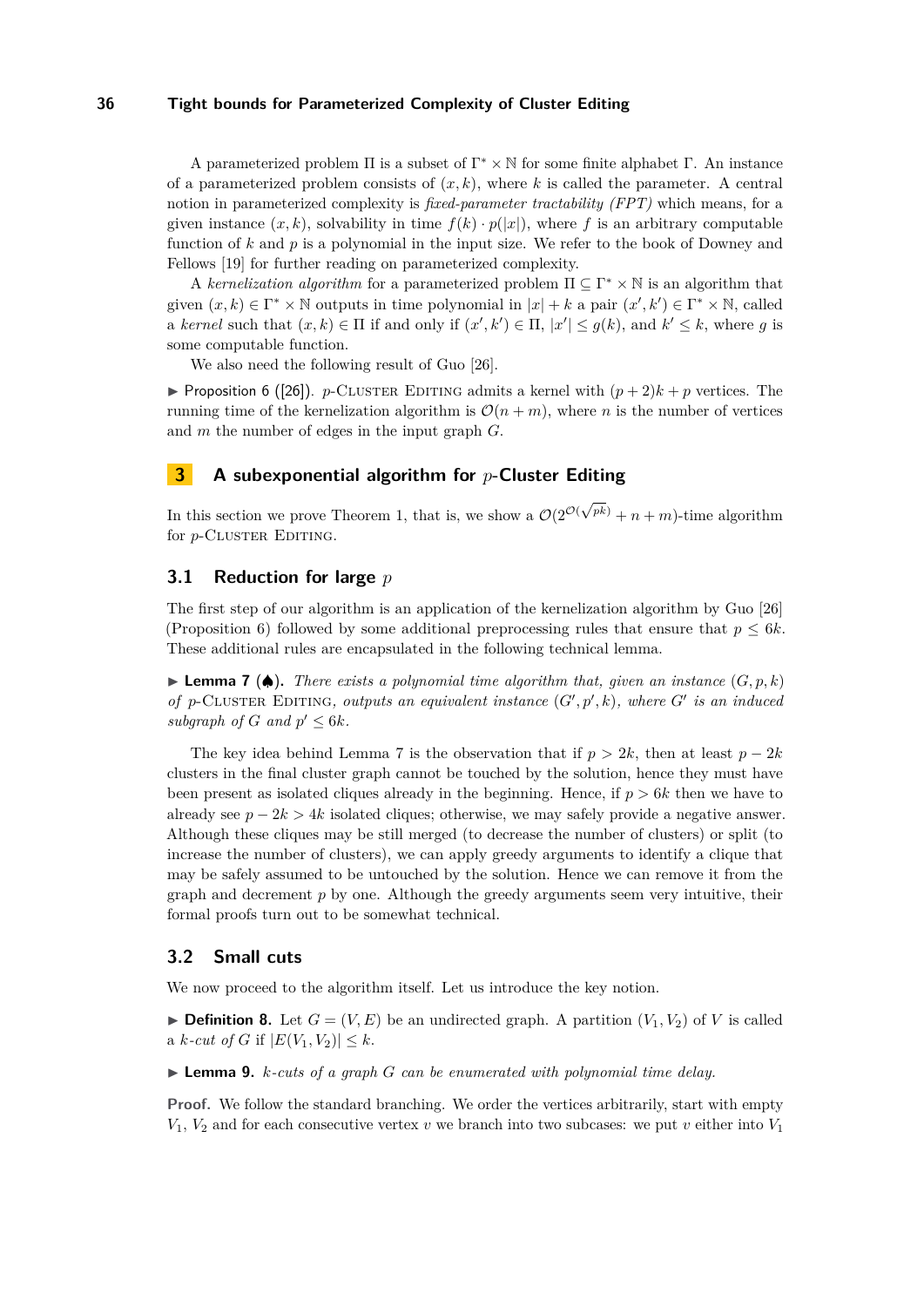or into  $V_2$ . Once the alignment of all vertices is decided, we output the partition. However, each time we put a vertex in one of the sets, we run a polynomial-time max-flow algorithm to check whether the minimum edge cut between  $V_1$  and  $V_2$  constructed so far is at most  $k$ . If not, then we terminate this branch as it certainly cannot result in any solutions found. Thus, we always pursue a branch that results in at least one feasible solution, and finding the next solution occurs within a polynomial number of steps.

Intuitively, *k*-cuts of the graph *G* form the search space of the algorithm. Therefore, we would like to bound their number. We do this by firstly bounding the number of cuts of a cluster graph, and then using the fact that a YES-instance is not very far from some cluster graph. We begin with the following bound on binomial coefficients.

<span id="page-5-0"></span>► Lemma 10 (♦). If a, b are nonnegative integers, then  $\binom{a+b}{a}$   $\leq 2^{2\sqrt{ab}}$ .

<span id="page-5-1"></span>▶ **Lemma 11.** *Let K be a cluster graph containing at most p clusters, where*  $p ≤ 6k$ *. Then the number of k-cuts of K is at most*  $2^8 \sqrt{pk}$ *.* 

**Proof.** By slightly abusing the notation, assume that *K* has exactly *p* clusters, some of which may be empty. Let  $C_1, C_2, \ldots, C_p$  be these clusters and  $c_1, c_2, \ldots, c_p$  be their sizes, respectively. We firstly establish a bound on the number of partitions  $(V_1, V_2)$  such that the cluster  $C_i$  contains  $x_i$  vertices from  $V_1$  and  $y_i$  from  $V_2$ . Then we discuss how to bound the number of ways of selecting pairs  $x_i, y_i$  summing up to  $c_i$  for which the number of *k*-cuts is positive. Multiplying the obtained two bounds gives us the claim.

Having fixed the numbers  $x_i, y_i$ , the number of ways in which the cluster  $C_i$  can be partitioned is equal to  $\binom{x_i+y_i}{x_i}$ . Note that  $\binom{x_i+y_i}{x_i} \leq 2^{2\sqrt{x_i y_i}}$  by Lemma [10.](#page-5-0) Observe that there are  $x_i y_i$  edges between  $V_1$  and  $V_2$  inside the cluster  $C_i$ , so if  $(V_1, V_2)$  is a *k*-cut, then  $\sum_{i=1}^p x_i y_i \leq k$ . By applying the Cauchy-Schwarz inequality we infer that  $\sum_{i=1}^p \sqrt{x_i y_i} \leq$  $\sqrt{p} \cdot \sqrt{\sum_{i=1}^{p} x_i y_i} \leq \sqrt{pk}$ . Therefore, the number of considered cuts is bounded by

$$
\prod_{i=1}^p \binom{x_i + y_i}{x_i} \le 2^2 \sum_{i=1}^p \sqrt{x_i y_i} \le 2^{2\sqrt{pk}}.
$$

Moreover, observe that  $\min(x_i, y_i) \leq \sqrt{x_i y_i}$ ; hence,  $\sum_{i=1}^p \min(x_i, y_i) \leq \sqrt{pk}$ . Thus, the choice of  $x_i, y_i$  can be modeled by first choosing for each *i*, whether  $min(x_i, y_i)$  is equal to  $x_i$ or to  $y_i$ , and then expressing  $\lfloor \sqrt{pk} \rfloor$  as the sum of  $p + 1$  nonnegative numbers: min $(x_i, y_i)$  for  $1 \leq i \leq p$  and the rest,  $\lfloor \sqrt{pk} \rfloor - \sum_{i=1}^{p} \min(x_i, y_i)$ . The number of choices in the first step is equal to  $2^p \leq 2^{\sqrt{6}pk}$ , and in the second is equal to  $\left(\frac{\lfloor \sqrt{pk} \rfloor + p}{p}\right) \leq 2^{\sqrt{pk} + \sqrt{6pk}}$ . Therefore, the number of possible choices of  $x_i, y_i$  is bounded by  $2^{(1+2\sqrt{6})\sqrt{pk}} \leq 2^6\sqrt{p}$  $\gamma_i$  is bounded by  $2^{(1+2\sqrt{6})\sqrt{pk}} \leq 2^{6\sqrt{pk}}$ . Hence, the total number of *k*-cuts is bounded by  $2^6 \sqrt{p^k} \cdot 2^2 \sqrt{p^k} = 2^8 \sqrt{p^k}$ , as claimed.

<span id="page-5-2"></span>▶ **Lemma 12.** *If*  $(G, p, k)$  *is a YES-instance of p*-CLUSTER EDITING *with*  $p ≤ 6k$ *, then the number of*  $k$ *-cuts of*  $G$  *is bounded by*  $2^{8\sqrt{2pk}}$ *.* 

**Proof.** Let K be a cluster graph with at most p clusters such that  $\mathcal{H}(G, K) \leq k$ . Observe that every *k*-cut of *G* is also a 2*k*-cut of *K*, as *K* differs from *G* by at most *k* edge modifications. The claim follows from Lemma [11.](#page-5-1)  $\blacksquare$ 

#### **3.3 The algorithm**

**Proof of Theorem [1.](#page-2-0)** Let  $(G = (V, E), p, k)$  be the given *p*-CLUSTER EDITING instance. By making use of Proposition [6,](#page-4-1) we can assume that *G* has at most  $(p+2)k + p$  vertices, thus all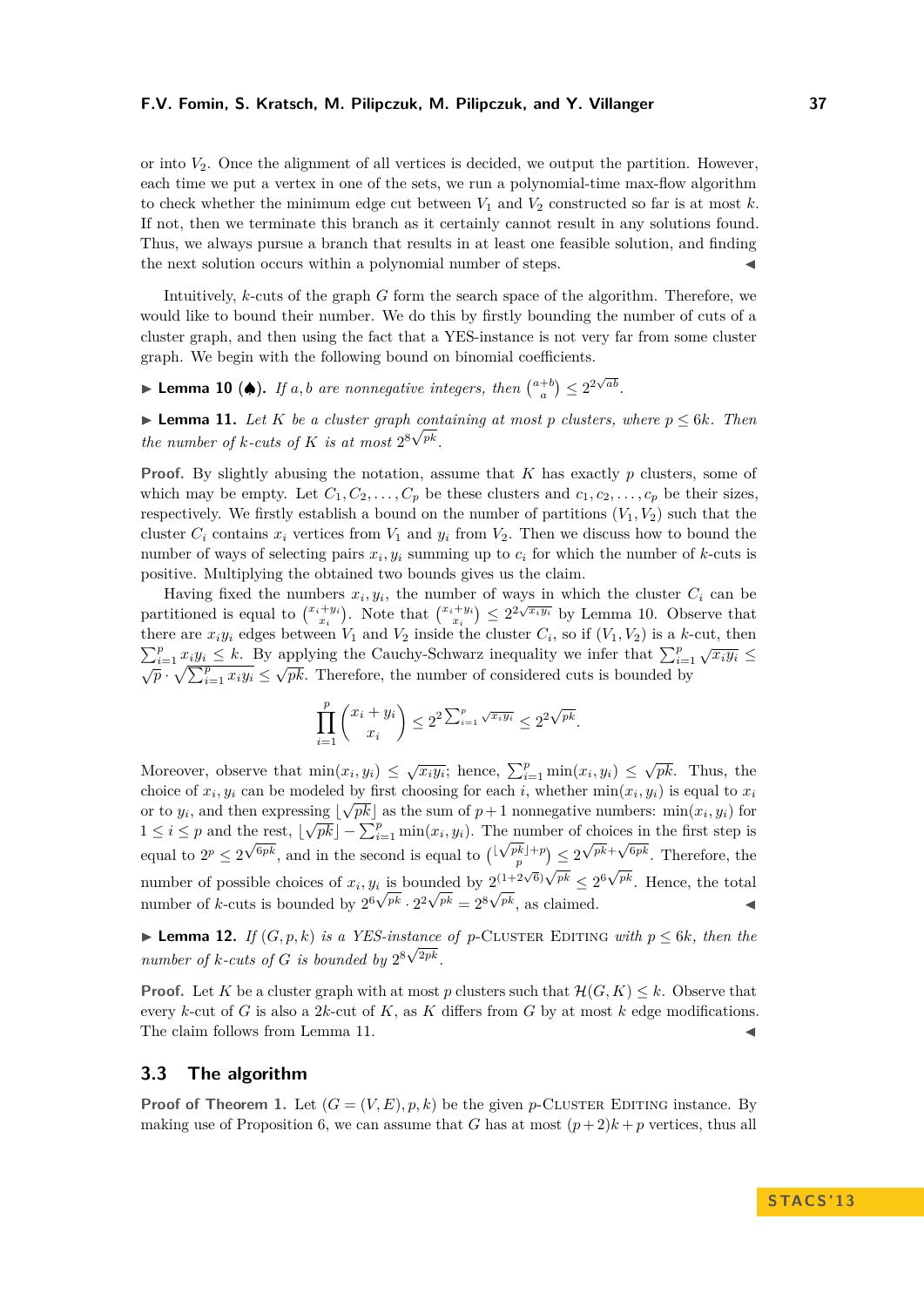the factors polynomial in the size of *G* can be henceforth hidden within the  $2^{\mathcal{O}(\sqrt{pk})}$  factor. Application of Proposition [6](#page-4-1) gives the additional  $\mathcal{O}(n+m)$  summand to the complexity. By further usage of Lemma [7](#page-4-2) we can also assume that *p* ≤ 6*k*. Note that application of Lemma [7](#page-4-2) can spoil the bound  $|V(G)| \leq (p+2)k + p$  as p can decrease; however the number of vertices of the graph is still bounded in terms of initial *p* and *k*.

We now enumerate *k*-cuts of *G* with polynomial time delay. If we exceed the bound  $2^8\sqrt{ }$  $^{2pk}$  given by Lemma [12,](#page-5-2) we know that we can safely answer NO, so we immediately terminate the computation and give a negative answer. Therefore, we can assume that we have computed the set N of all k-cuts of G and  $|\mathcal{N}| \leq 2^{8\sqrt{2pk}}$ .

Assume that  $(G, p, k)$  is a YES-instance and let K be a cluster graph with at most p clusters such that  $\mathcal{H}(G, K) \leq k$ . Again, let  $C_1, C_2, \ldots, C_p$  be the clusters of K. Observe that for every  $j \in \{0, 1, 2, \ldots, p\}$ , the partition  $\left(\bigcup_{i=1}^{j} V(C_i), \bigcup_{i=j+1}^{p} V(C_i)\right)$  has to be the *k*-cut with respect to  $G$ , as otherwise there would be more than  $k$  edges that need to be deleted from *G* in order to obtain *K*. This observation enables us to use a dynamic programming approach on the set of cuts.

We construct a directed graph *D*, whose vertex set is equal to  $\mathcal{N} \times \{0, 1, 2, \ldots, p\} \times$  $\{0, 1, 2, \ldots, k\}$ ; note that  $|V(D)| = 2^{\mathcal{O}(\sqrt{pk})}$ . We create arcs going from  $((V_1, V_2), j, \ell)$  to  $((V'_1, V'_2), j + 1, \ell')$ , where  $V_1 \subsetneq V'_1$  (hence  $V_2 \supsetneq V'_2$ ),  $j \in \{0, 1, 2, ..., p - 1\}$  and  $\ell' =$  $\ell + |E(V_1, V'_1 \setminus V_1)| + |\overline{E}(V'_1 \setminus V_1, V'_1 \setminus V_1)| ((V, \overline{E})$  is the complement of the graph *G*). The arcs can be constructed in  $2^{\mathcal{O}(\sqrt{pk})}$  time by checking for all the pairs of vertices whether they should be connected. We claim that the answer to the instance  $(G, p, k)$  is equivalent to reachability of any of the vertices of form  $((V, \emptyset), p, \ell)$  from the vertex  $((\emptyset, V), 0, 0)$ .

In one direction, if there is a path from  $((\emptyset, V), 0, 0)$  to  $((V, \emptyset), p, \ell)$  for some  $\ell \leq k$ , then the consecutive sets  $V_1' \setminus V_1$  along the path form clusters  $C_i$  of a cluster graph  $K$ , whose editing distance to *G* is accumulated on the last coordinate, thus bounded by *k*. In the second direction, if there is a cluster graph *K* with clusters  $C_1, C_2, \ldots, C_p$  within editing distance at most *k* from G, then vertices  $((\bigcup_{i=1}^{j} V(C_i), \bigcup_{i=j+1}^{p} V(C_i)), j, \mathcal{H}(G[\bigcup_{i=1}^{j} V(C_i)], K[\bigcup_{i=1}^{j} V(C_i)]))$ form a path from  $((\emptyset, V), 0, 0)$  to  $((V, \emptyset), p, \mathcal{H}(G, K))$ . Note that all these triples are indeed vertices of the graph *D*, as  $\left(\bigcup_{i=1}^{j} V(C_i), \bigcup_{i=j+1}^{p} V(C_i)\right)$  are *k*-cuts of *G*.

Reachability in a directed graph can be tested in linear time with respect to the number of vertices and arcs. We can now apply this algorithm to the graph *D* and conclude solving the *p*-CLUSTER EDITING instance in  $\mathcal{O}(2^{\mathcal{O}(\sqrt{pk})} + n + m)$  time.

### **4 Multivariate lower bound**

This section is devoted to sketching the proof of Theorem [2.](#page-3-1) As the provided reduction is very technical, in this extended abstract we only provide the construction of the graph *G*, explaining also all the necessary intuition, and sketch the completeness implication, i.e., how to translate a satisfying assignment of  $\Phi$  into a 6*p*-cluster graph  $G_0$  close to *G*. To ease the presentation, in this extended abstract we show the proof for  $\varepsilon = 1$ .

#### **4.1 Preprocessing of the formula**

We start with a step that regularizes the input formula  $\Phi$ , while increasing its size only by a constant factor. The purpose of this step is to ensure that, when we translate a satisfying assignment of  $\Phi$  into a cluster graph  $G_0$  in the completeness step, the clusters are of the same size, and therefore contain the minimum possible number of edges. This property is crucial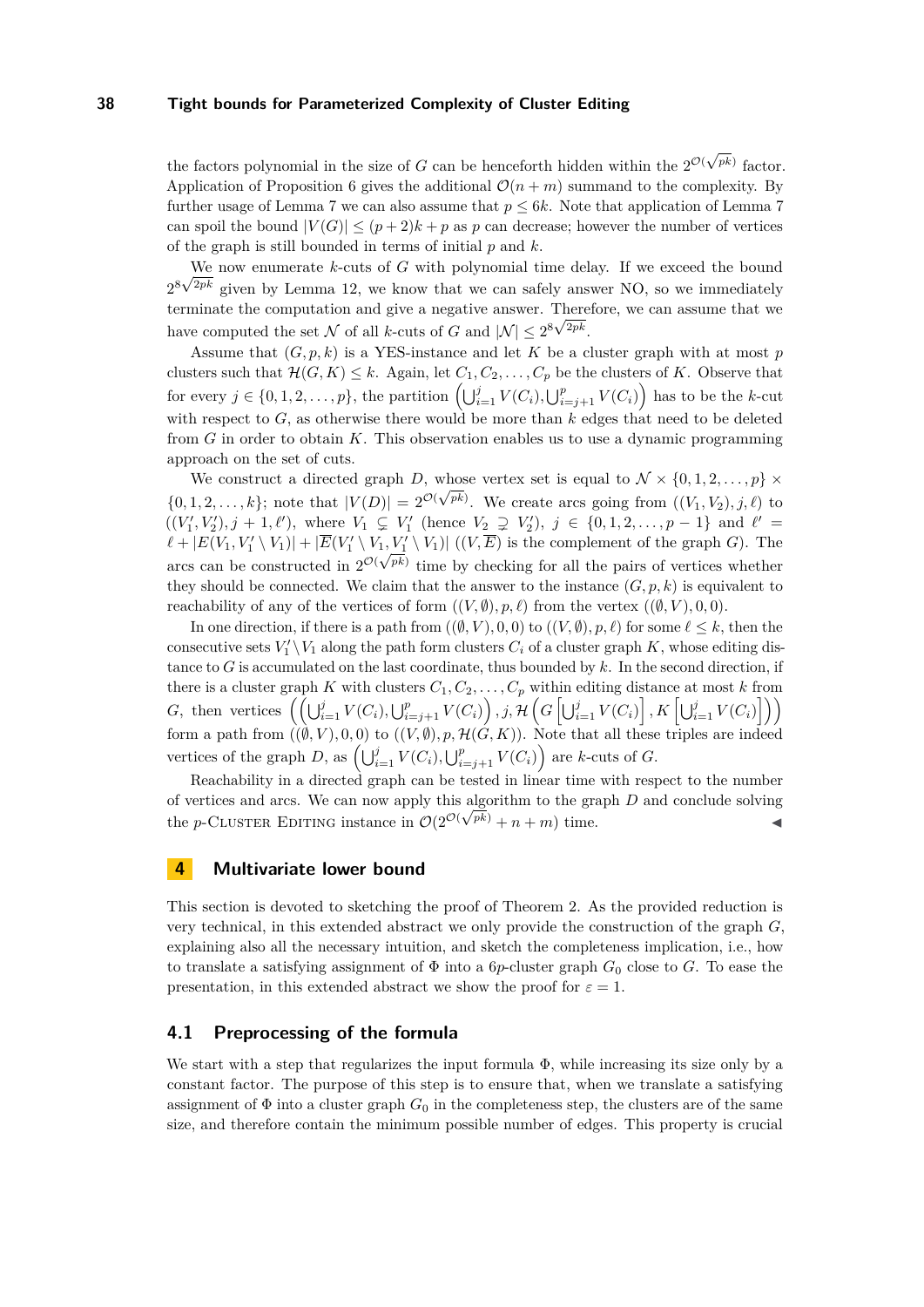in the argumentation of the soundness step. The proof of the following lemma consists of several steps that ensure consecutive properties of formula  $\Phi'$  by syntactic modifications, like copying variables and clauses.

<span id="page-7-0"></span>I **Lemma 13** (♠)**.** *There exists a polynomial-time algorithm that, given a* 3*-CNF formula* Φ *with n variables and m clauses and an integer*  $p \leq n$ *, constructs a* 3*-CNF formula*  $\Phi'$  *with*  $n'$  variables and  $m'$  clauses together with a partition of the variable set  $\text{Vars}(\Phi')$  into p parts  $\text{Vars}^r, 1 \leq r \leq p$ , such that the following properties hold:

 $(a) \Phi'$  *is satisfiable iff*  $\Phi$  *is*;

- $(b)$  *in*  $\Phi'$  every clause contains exactly three literals corresponding to different variables;
- $(c)$  *in*  $\Phi'$  every variable appears exactly three times positively and exactly three times negatively;
- (d) *n'* is divisible by *p* and, for each  $1 \le r \le p$ , we have  $|\text{Vars}^r| = n'/p$  (i.e., the variables *are split evenly between the parts* Vars*<sup>r</sup> );*
- (e) if  $\Phi'$  is satisfiable, then there exists a satisfying assignment of  $\text{Vars}(\Phi')$  with the property *that in each part* Vars*<sup>r</sup> the numbers of variables set to true and to false are equal.*
- *(f)*  $n' + m' = \mathcal{O}(n + m)$ .

### **4.2 Construction**

We now sketch how to compute the graph *G* and the integer  $k'$  from the formula  $\Phi'$  given by Lemma [13.](#page-7-0) As Lemma [13](#page-7-0) increases the size of the formula by a constant factor, we have that  $n', m' = \mathcal{O}(\sqrt{pk})$  and  $|\text{Vars'}| = n'/p = \mathcal{O}(\sqrt{k/p})$  for  $1 \le r \le p$ . The idea is to pack the variables from each part Vars<sup>r</sup>, for  $1 \le r \le p$ , into group gadgets, each costing 6 cliques. Evaluation of the variables from each part corresponds to some clustering strategy inside the group gadget. The clauses are encoded by additional groups of vertices, whose connections to group gadgets ensure that they can be split among the clusters optimally iff at least one literal satisfies the clause.

We proceed with the description of group gadgets. Let  $L = 1000 \cdot \left(1 + \frac{n'}{n}\right)$  $\left(\frac{p'}{p}\right) = \mathcal{O}(\sqrt{k/p}).$ For each part Vars<sup>*r*</sup>,  $1 \le r \le p$ , we create six cliques  $Q^r_\alpha$ ,  $1 \le \alpha \le 6$ , each of size *L*. Let  $\mathcal Q$ be the set of all vertices of all cliques  $Q^r_\alpha$ . In this manner we have 6*p* cliques. Intuitively, if we seek for a  $6p$ -cluster graph close to  $G$ , then the cliques are large enough so that merging two cliques is too expensive — in the intended solution we have exactly one clique in each cluster. One may view the construction as a procedure of assigning vertices not from Q to different cliques  $Q^r_\alpha$ .

For every variable  $x \in \text{Vars}^r$ , we create six vertices  $w_{1,2}^x, w_{2,3}^x, \ldots, w_{5,6}^x, w_{6,1}^x$ . Connect them into a cycle in this order; this cycle is called a 6*-cycle for the variable x*. Moreover, for each  $1 \le \alpha \le 6$  and  $v \in V(Q_{\alpha}^r)$ , create edges  $vw_{\alpha-1,\alpha}^x$  and  $vw_{\alpha,\alpha+1}^x$  (we assume that the indices behave cyclically, i.e.,  $w_{6,7}^x = w_{6,1}^x$ ,  $Q_7^r = Q_1^r$  etc.). Let W be the set of all vertices  $w^x_{\alpha,\alpha+1}$  for all variables *x*. Intuitively, the cheapest way to cut the 6-cycle for variable *x* is to assign the vertices  $w^x_{\alpha,\alpha+1}$ ,  $1 \leq \alpha \leq 6$ , all either to the clusters with cliques with only odd indices or only with even indices. Choosing even indices corresponds to setting *x* to false, while choosing odd ones corresponds to setting *x* to true, and both choices lead to saving exactly 3 editions inside the 6-cycle. By property (e) of formula  $\Phi'$  we know that if  $\Phi'$  is satisfiable, then in some satisfying assignment exactly half of the variables in each group are assigned true value, and half false. For this satisfying assignment, each clique  $Q^r_\alpha$  will be assigned exactly the same number of vertices from W.

We now proceed with the description of the encoding of the clauses. Let  $r(x)$  be the index of the part that contains variable *x*, that is,  $x \in \text{Vars}^{r(x)}$ . In each clause *C* we (arbitrarily)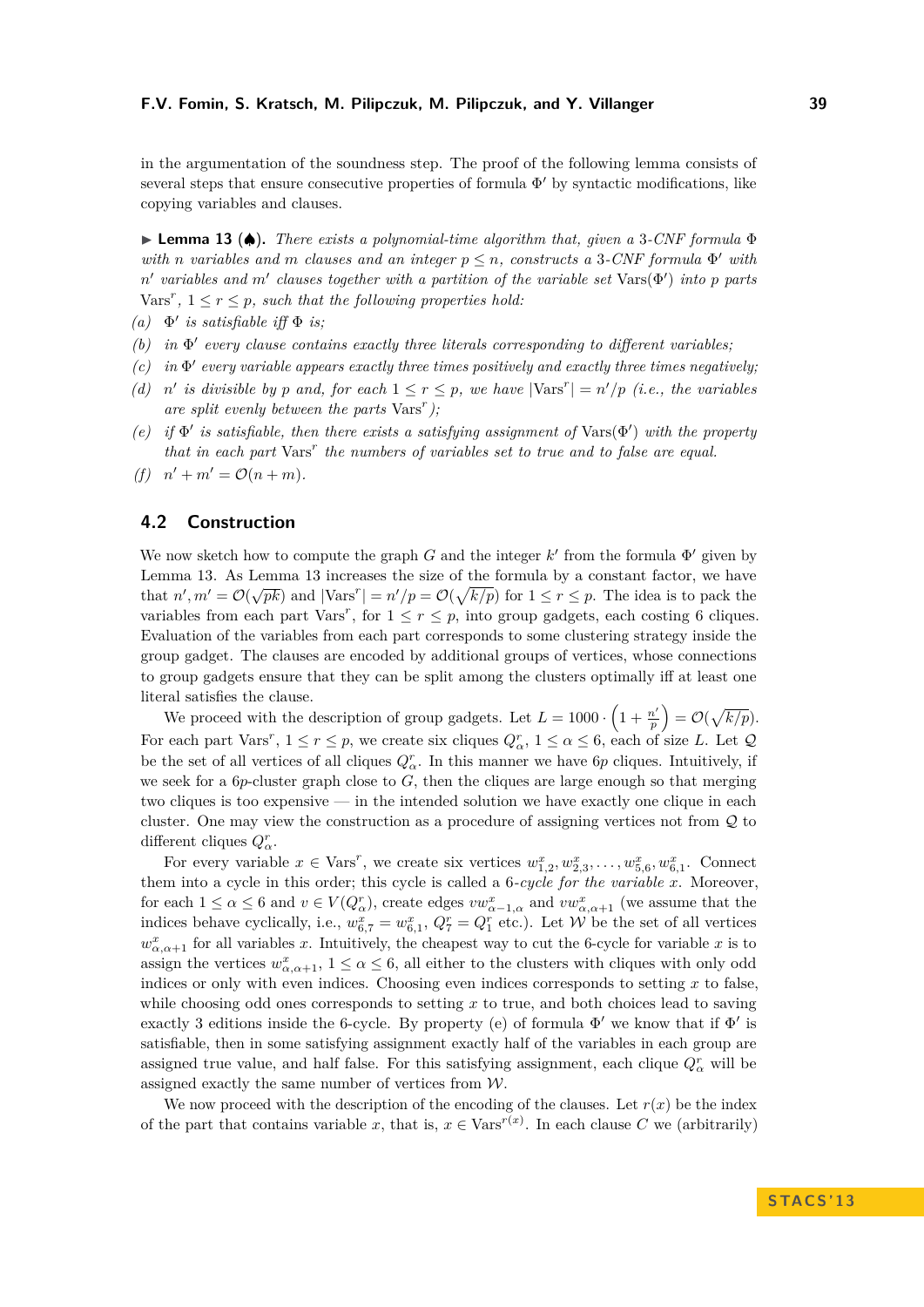enumerate variables: for  $1 \leq \eta \leq 3$ , let var $(C, \eta)$  be the variable in the *η*-th literal of *C*, and sgn( $C, \eta$ ) = 0 if the  $\eta$ -th literal is negative and sgn( $C, \eta$ ) = 1 otherwise.

For every clause *C* create nine vertices:  $s_{\beta,\xi}^C$  for  $1 \leq \beta, \xi \leq 3$ . Let *S* be the set of all the vertices created in this manner. Let us first focus on vertices  $s_{1,1}^C, s_{1,2}^C, s_{1,3}^C$ .

- For each  $1 \leq \eta \leq 3$  and each  $\xi \in \{1, 2, 3\}$ , create an edge  $s_{1,\xi}^C w_{2\eta-1,2\eta}^{\text{var}(C,\eta)}$ .
- for each  $1 \leq \eta \leq 3$  connect  $s_{1,1}^C$  to all the vertices of one of the cliques adjacent to  $w_{2\eta-1,2\eta}^{\text{var}(C,\eta)}$  depending on the sign of the *η*-th literal in *C*, that is, the clique  $Q_{2\eta-\text{sgn}(C,\eta)}^{r(\text{var}(C,\eta))}$  $\frac{\gamma(\text{var}(C,\eta))}{2\eta-\text{sgn}(C,\eta)}$
- for each  $1 \leq \eta \leq 3$  and  $\xi \in \{2,3\}$ , connect  $s_{1,\xi}^C$  to all vertices of both cliques the vertex  $w_{2\eta-1,2\eta}^{\text{var}(C,\eta)}$  is adjacent to, that is, the cliques  $Q_{2\eta-1}^{r(\text{var}(C,\eta))}$  and  $Q_{2\eta}^{r(\text{var}(C,\eta))}$ .

In this manner, vertex  $s_{1,1}^C$  is adjacent to three cliques  $Q^r_\alpha$ , while  $s_{1,2}^C$  and  $s_{1,3}^C$ , which are twins, are adjacent to six of them. Assuming that each clique  $Q^r_\alpha$  is in a different cluster, we need to edit two connections to the cliques for vertex  $s_{1,1}^C$ , and five for each of vertices  $s_{1,2}^C$ ,  $s_{1,3}^C$ . Checking satisfaction of the assignment is performed on the edges between  $s_{1,1}^C$  and vertices from  $\mathcal W.$  The crucial observation is that:

- $\blacksquare$  if at least one of the literals in the clause is satisfied, then at least one of the three vertices from W adjacent to  $s_{1,1}^C$  is already assigned to a clique that is connected to  $s_{1,1}^C$ .
- if none of the literals of the clause is satisfied, then all the vertices from  $W$ , to which  $s_{1,1}^C$ is adjacent, are assigned to cliques not connected to  $s_{1,1}^C$ .

Hence, if the first possibility takes place, we can save one edition by not changing adjacency between  $s_{1,1}^C$  and the corresponding vertex from W. However, if the second possibility takes place, we need to change all three adjacencies, unless we want to separate  $s_{1,1}^C$  from all the three adjacent cliques  $Q^r_\alpha$ , which is too expensive.

Vertices  $s_{1,2}^C$  and  $s_{1,3}^C$  help us to balance the sizes of the clusters, as we may assign them to any clique that is adjacent to them. For example, if  $s_{1,1}^C$  was assigned to  $Q_1^{r(x)}$ , then we can assign  $s_{1,2}^C$  to  $Q_3^{r(y)}$  and  $s_{1,3}^C$  to  $Q_6^{r(z)}$ . The construction of vertices  $\{s_{2,1}^C, s_{2,2}^C, s_{2,3}^C\}$ and  $\{s_{3,1}^C, s_{3,2}^C, s_{3,3}^C\}$  follow the same rules, but the lower indices of the cliques and vertices from  $W$  to which the constructed vertices are adjacent, are cyclically shifted by 2 and 4, respectively. In this manner we are able to ensure the following properties: if the assignment satisfies clause *C*, then vertices  $s_{\beta,\xi}^C$  can be assigned to the cliques so that (i) each vertex is assigned to a clique it is connected to, (ii) for each vertex we save one edition on editing adjacencies to vertices from  $W$ , (iii) each clique with an odd lower index is assigned one vertex if the corresponding literal appears positively in  $C$ , and zero otherwise, (iv) each clique with an even lower index is assigned one vertex if the corresponding literal appears negatively in  $C$ , and zero otherwise. By property (c) of the formula  $\Phi'$  we know that for the satisfying assignment all the cliques are assigned exactly the same number of vertices from  $S$ .

This concludes the construction. We note that  $|V(G)| = 6pL + \mathcal{O}(n' + m') = \mathcal{O}(\sqrt{pk})$ .

We now calculate the budget  $k'$  for edge editions in the created instance. Then we argue why in case of existence of a satisfying assignment there is a set of at most  $k'$  edge editions that turns *G* into a 6*p*-cluster graph. (The argument for the converse is deferred to the full version.) In the constructed solution all the cliques  $Q^r_\alpha$  will be in different clusters.

To make the presentation more clear, we split this budget into few summands. Let  $\frac{(6n'+9m')}{2}$ 

$$
k_{\mathcal{Q}-\mathcal{Q}} = 0, \qquad k_{\mathcal{Q}-\mathcal{WS}} = (6n' + 36m')L, \qquad k_{\mathcal{WS}-\mathcal{WS}}^{\text{all}} = 6p \left( \frac{6n' + 9m'}{6p} \right),
$$
  
\n
$$
k_{\mathcal{WS}-\mathcal{WS}}^{\text{exist}} = 6n' + 27m', \qquad k_{\mathcal{W}-\mathcal{W}}^{\text{save}} = 3n', \qquad k_{\mathcal{W}-\mathcal{S}}^{\text{save}} = 9m',
$$

and finally

$$
k' = k_{\mathcal{Q}-\mathcal{Q}} + k_{\mathcal{Q}-\mathcal{W}\mathcal{S}} + k_{\mathcal{W}\mathcal{S}-\mathcal{W}\mathcal{S}}^{\text{all}} + k_{\mathcal{W}\mathcal{S}-\mathcal{W}\mathcal{S}}^{\text{exist}} - 2k_{\mathcal{W}-\mathcal{W}}^{\text{save}} - 2k_{\mathcal{W}-\mathcal{S}}^{\text{save}}.
$$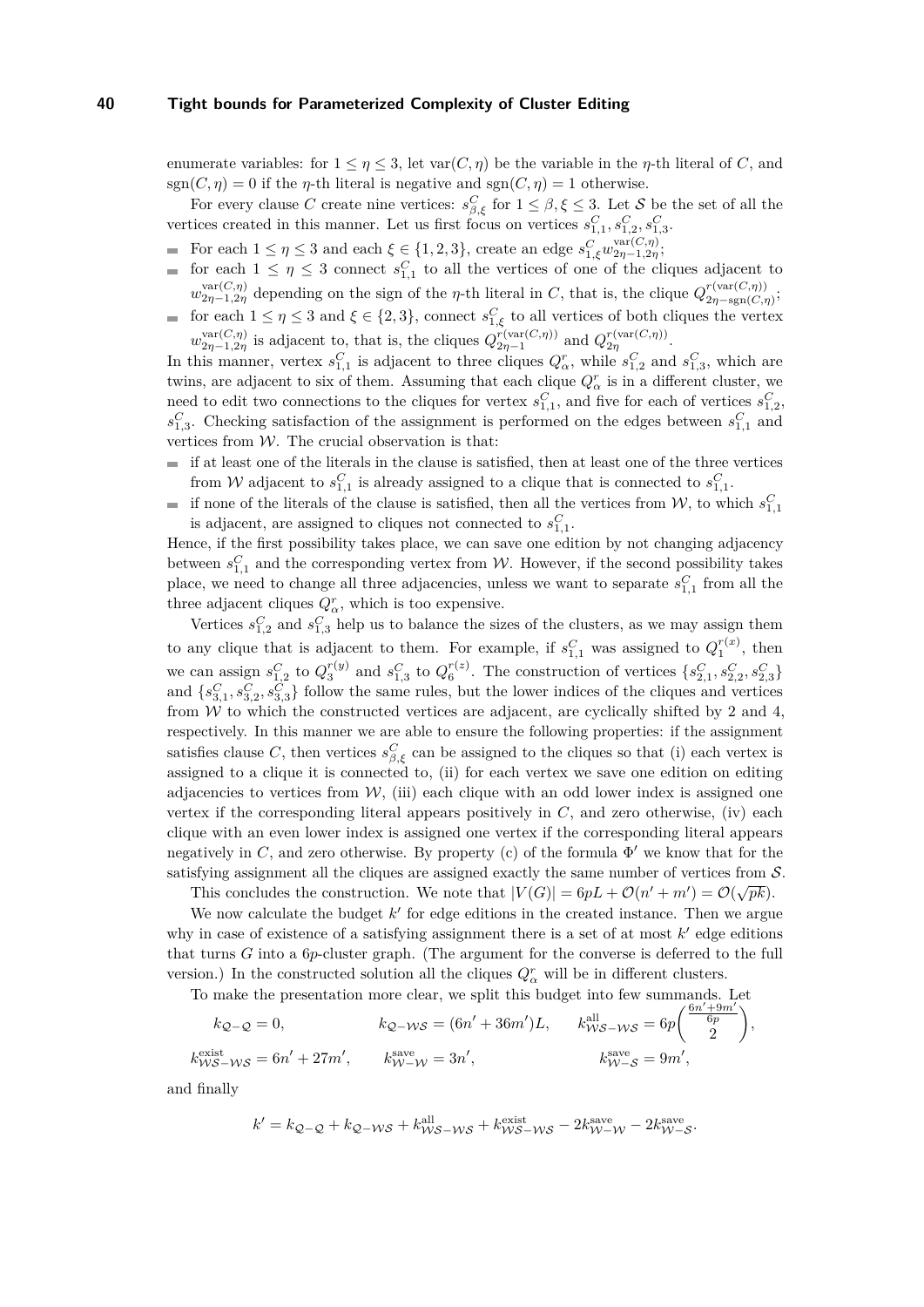Note that, as  $p \leq k$ ,  $L = \mathcal{O}(\sqrt{k/p})$  and  $n', m' = \mathcal{O}(\sqrt{pk})$ , we have  $k' = \mathcal{O}(k)$ .

The intuition behind this split is as follows. The intended solution for the  $p$ -CLUSTER EDITING instance  $(G, 6p, k')$  creates no edges between the cliques  $Q^r_\alpha$ , each clique is contained in its own cluster, and  $k_{Q-Q} = 0$ . For each  $v \in \mathcal{W} \cup \mathcal{S}$ , the vertex *v* is assigned to a cluster with one clique adjacent to *v*;  $k_{Q-WS}$  accumulates the cost of removal of other edges in  $E(Q, W \cup S)$ . Finally, we count the editions in  $(W \cup S) \times (W \cup S)$  in an indirect way. First we cut all edges of  $E(W \cup S, W \cup S)$  (summand  $k_{WS-NS}^{\text{exist}}$ ). We group the vertices of  $W \cup S$  into clusters and add edges between vertices in each cluster; the summand  $k_{\mathcal{WS}-\mathcal{WS}}^{\text{all}}$  corresponds to the cost of this operation when all the clusters are of the same size (and the number of edges is minimum possible, due to the convexity of function  $t \to {t \choose 2}$ . Finally, in summands  $k_{W-W}^{\text{save}}$  and  $k_{W-S}^{\text{save}}$  we count how many edges are removed and then added again in this process:  $k_{W-W}^{\text{save}}$  corresponds to saving three edges from each 6-cycle in  $E(W, W)$  and  $k_{W-S}^{\text{save}}$ corresponds to saving one edge in  $E(\mathcal{W}, \mathcal{S})$  per each vertex  $s_{\beta, \xi}^C$ . By the described properties of clause encoding it directly follows, that a satisfying assignment can be translated into an edition set of size at most  $k'$ .

Having sketched the completeness proof, we would like to intuitively describe the difficulties that arise in the proof of soundness, i.e., that the existence of a  $p'$ -cluster graph within edition distance at most k', for  $p' \leq 6p$ , implies that  $\Phi'$  is satisfiable. If we assume that the solution behaves 'sensibly', then the minimal possible budget given for  $k_{\mathcal{WS}-\mathcal{WS}}^{\text{all}}$  and the properties of clause encoding already ensure that it translates to an assignment satisfying  $\Phi'$ . Unfortunately, we need to argue also that the solution does not 'cheat'; the main two ways of cheating are (i) trying to merge two cliques  $Q^r_\alpha$ , (ii) trying to separate a vertex  $s^C_{\beta,\xi}$  from all the adjacent cliques. Clearly, each of these operations is locally suboptimal, but we need to guarantee that one cheat cannot lead to a lot of further savings. For example, merging two cliques  $Q^r_\alpha$  implies that some vertices  $s^C_{\beta,\xi}$  may be separated from less cliques they are adjacent to, than intended.

Usually, one copes with such problems by creating several 'layers' of the budget and ensuring that all the possible savings from any cheating cannot compensate even cost of one cheat. In our setting, making cliques  $Q^r_\alpha$  much bigger would solve the problem. However, then we would need to increase the budget as well and the reduction would yield a weaker lower bound. Instead, we have to provide an extremely careful bookkeeping analysis of the possible shape of the solution in order to show that, indeed, the possible gains from cheating cannot amortise the costs.

# **5 Conclusion and open questions**

We gave an algorithm that solves *p*-CLUSTER EDITING in time  $\mathcal{O}(2^{\mathcal{O}(n)})$ √  $p^{(pk)}$  + *n* + *m*) and complemented it by a multivariate lower bound, which shows that the running time of our algorithm is asymptotically tight for all *p* sublinear in *k*.

In our multivariate lower bound it is crucial that the cliques and clusters are arranged in groups of six. However, the drawback of this construction is that Theorem [2](#page-3-1) settles the time complexity of *p*-CLUSTER EDITING problem only for  $p > 6$  (Corollary [4\)](#page-3-3). It does not seem unreasonable that, for example, the 2-CLUSTER EDITING problem, already NP-complete [\[34\]](#page-11-2), may have enough structure to allow an algorithm with running time  $O(2^{o(\sqrt{k})} + n + m)$ . Can we construct such an algorithm or refute its existence under ETH?

Secondly, we would like to point out an interesting link between the subexponential parameterized complexity of the problem and its approximability. When the number of clusters drops from linear to sublinear in *k*, we obtain a phase transition in parameterized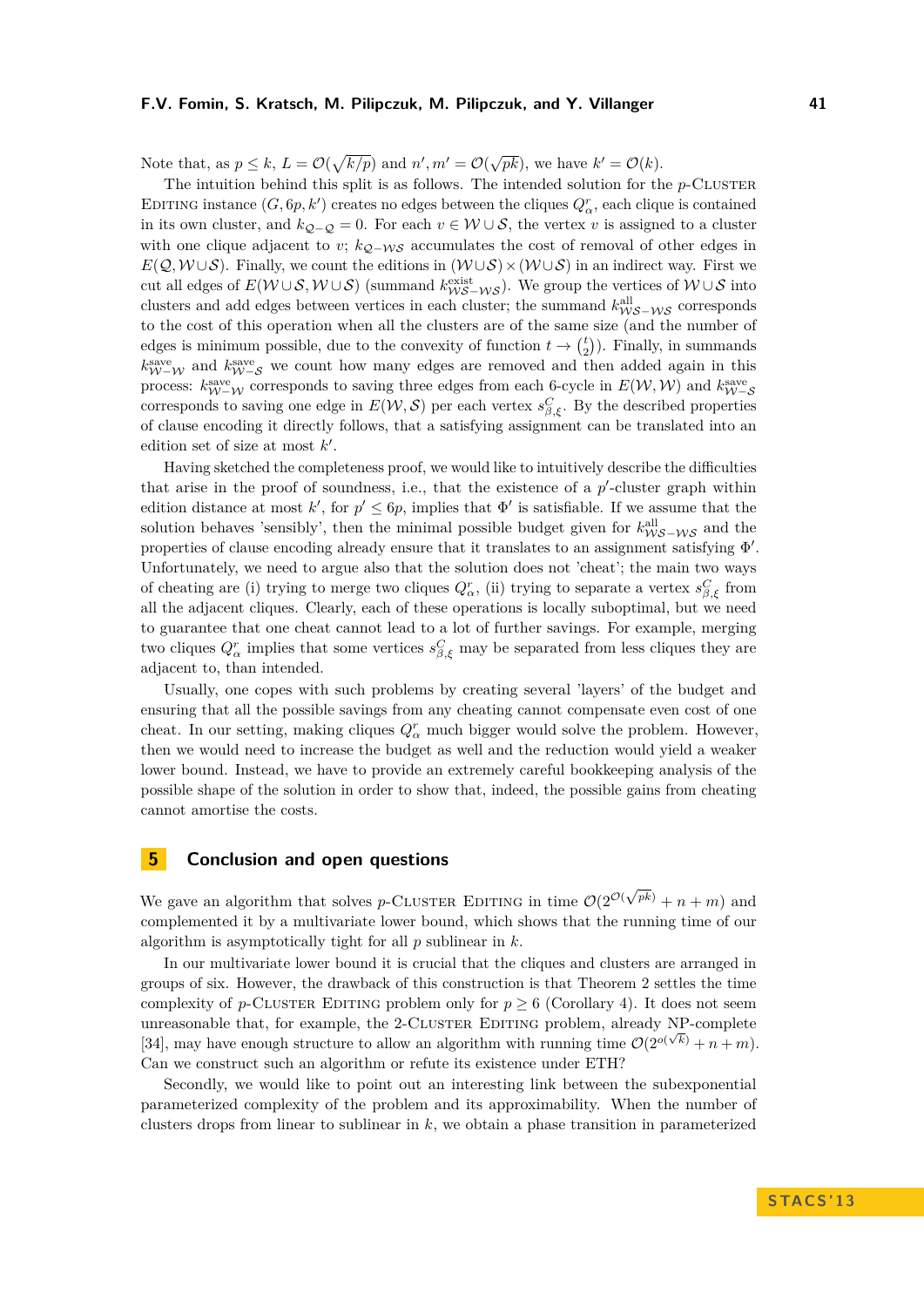complexity from exponential to subexponential. As far as approximation is concerned, we know that bounding the number of clusters by a constant allows us to construct a PTAS [\[24\]](#page-11-1), whereas the general problem is APX-hard [\[13\]](#page-10-5). The mutual drop of the parameterized complexity of a problem — from exponential to subexponential — and of approximability  $\overline{\phantom{a}}$ from APX-hardness to admitting a PTAS — can be also observed for many hard problems when the input is constrained by additional topological bounds, for instance excluding a fixed pattern as a minor  $[17, 18, 22]$  $[17, 18, 22]$  $[17, 18, 22]$  $[17, 18, 22]$  $[17, 18, 22]$ . It is therefore an interesting question, whether  $p$ -CLUSTER EDITING also admits a PTAS when the number of clusters is bounded by a non-constant, yet sublinear function of k, for instance  $p = \sqrt{k}$ .

#### **Acknowledgements**

We thank Christian Komusiewicz for pointing us to the recent results on CLUSTER EDITING [\[7,](#page-10-7) [31\]](#page-11-8) and his thesis [\[30\]](#page-11-16). Moreover, we thank Pål Grønås Drange, M. S. Ramanujan and Saket Saurabh for helpful discussions.

#### **References**

- <span id="page-10-2"></span>**1** Nir Ailon, Moses Charikar, and Alantha Newman. Aggregating inconsistent information: ranking and clustering. In *Proc. of STOC'05*, pages 684–693. ACM, 2005.
- <span id="page-10-14"></span>**2** Noga Alon, Daniel Lokshtanov, and Saket Saurabh. Fast FAST. In *Proc. of ICALP'09*, volume 5555 of *Lecture Notes in Comput. Sci.*, pages 49–58. Springer, 2009.
- <span id="page-10-3"></span>**3** Noga Alon, Konstantin Makarychev, Yury Makarychev, and Assaf Naor. Quadratic forms on graphs. In *Proc. of STOC'05*, pages 486–493. ACM, 2005.
- <span id="page-10-4"></span>**4** Sanjeev Arora, Eli Berger, Elad Hazan, Guy Kindler, and Muli Safra. On nonapproximability for quadratic programs. In *Proc. of FOCS'05*, pages 206–215. IEEE Computer Society, 2005.
- <span id="page-10-1"></span>**5** Nikhil Bansal, Avrim Blum, and Shuchi Chawla. Correlation clustering. *Machine Learning*, 56:89–113, 2004.
- <span id="page-10-0"></span>**6** Amir Ben-Dor, Ron Shamir, and Zohar Yakhini. Clustering gene expression patterns. *Journal of Computational Biology*, 6(3/4):281–297, 1999.
- <span id="page-10-7"></span>**7** Sebastian Böcker. A golden ratio parameterized algorithm for cluster editing. In *Proc. of IWOCA'11*, pages 85–95, 2011.
- <span id="page-10-8"></span>**8** Sebastian Böcker, Sebastian Briesemeister, Quang Bao Anh Bui, and Anke Truß. A fixedparameter approach for weighted cluster editing. In *Proc. of APBC'08*, volume 6 of *Advances in Bioinformatics and Computational Biology*, pages 211–220, 2008.
- <span id="page-10-9"></span>**9** Sebastian Böcker, Sebastian Briesemeister, and Gunnar W. Klau. Exact algorithms for cluster editing: Evaluation and experiments. *Algorithmica*, 60(2):316–334, 2011.
- <span id="page-10-10"></span>**10** Sebastian Böcker and Peter Damaschke. Even faster parameterized cluster deletion and cluster editing. *Inf. Process. Lett.*, 111(14):717–721, 2011.
- <span id="page-10-11"></span>**11** Hans L. Bodlaender, Michael R. Fellows, Pinar Heggernes, Federico Mancini, Charis Papadopoulos, and Frances A. Rosamond. Clustering with partial information. *Theor. Comput. Sci.*, 411(7-9):1202–1211, 2010.
- <span id="page-10-12"></span>**12** Yixin Cao and Jianer Chen. Cluster editing: Kernelization based on edge cuts. In *Proc. of IPEC'10*, volume 6478 of *Lecture Notes in Computer Science*, pages 60–71. Springer, 2010.
- <span id="page-10-5"></span>**13** Moses Charikar, Venkatesan Guruswami, and Anthony Wirth. Clustering with qualitative information. In *Proc. of FOCS'03*, pages 524–533. IEEE Computer Society, 2003.
- <span id="page-10-6"></span>**14** Moses Charikar and Anthony Wirth. Maximizing quadratic programs: Extending Grothendieck's inequality. In *Proc. of FOCS'04*, pages 54–60. IEEE Computer Society, 2004.
- <span id="page-10-13"></span>**15** Jianer Chen and Jie Meng. A 2*k* kernel for the cluster editing problem. *Journal of Computer and System Sciences*, 78(1):211 – 220, 2012.